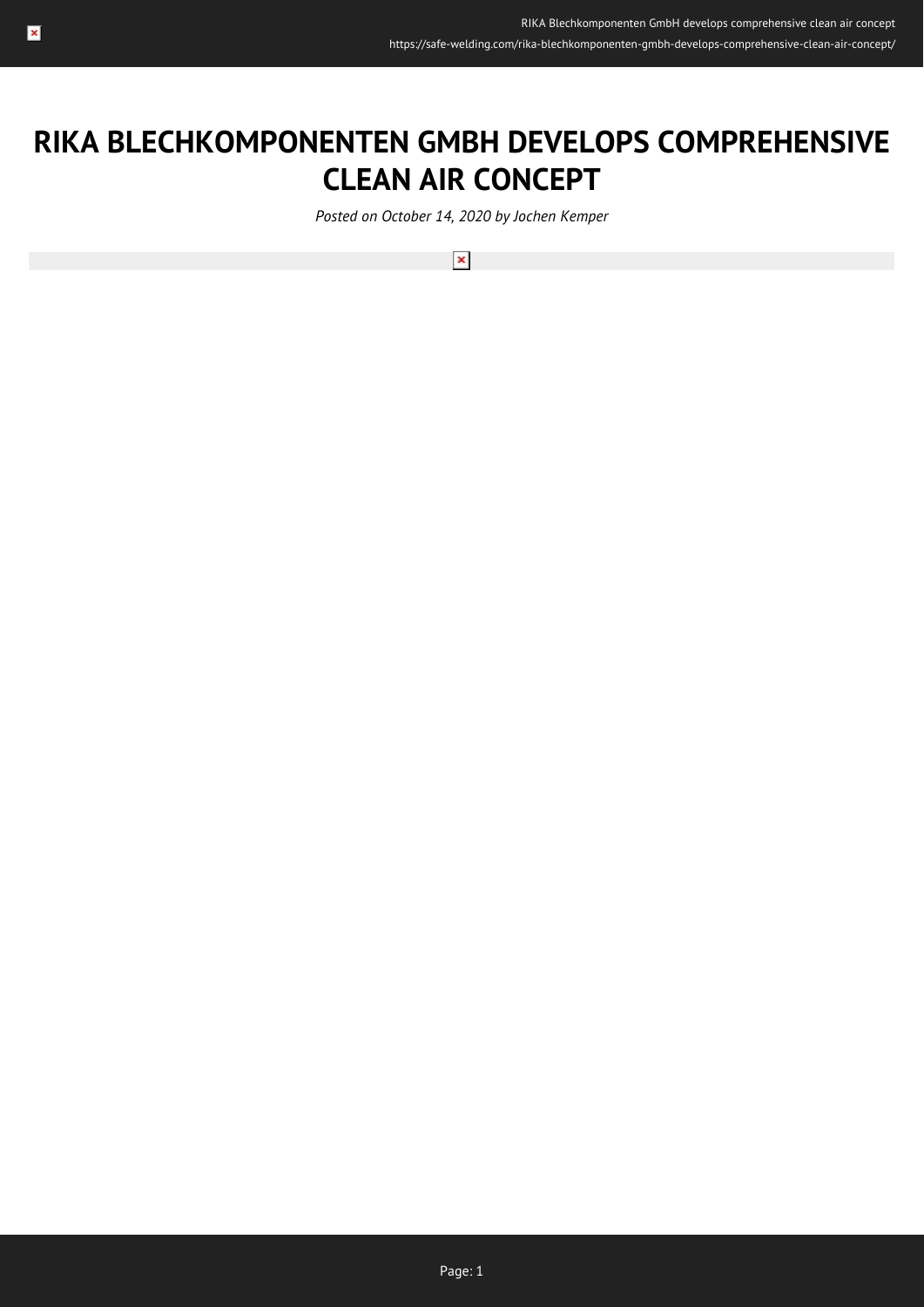**A new production site, the capacities significantly increased: In the course of its expansion in Micheldorf, RIKA Blechkomponenten GmbH not only renewed its machinery, but from the outset also consistently considered health protection for its employees. Together with KEMPER, the sheet metal supplier developed a comprehensive air pollution control concept - and is thus also positioning itself for the future in the context of the shortage of skilled workers.**

The positive development of business left no other conclusion for RIKA Blechkomponenten GmbH: in order to be able to continue to grow continuously, it had to increase its capacities significantly. Having emerged as an independent company from RIKA Metallwaren in 2003, the 185-man operation that is now in operation had developed into one of the largest sheet metal suppliers in Austria. Against this backdrop, the company initiated further expansion at its Micheldorf location in Upper Austria and opened up a new production area in the neighbourhood. The new building was started in 2018. Not only the machinery for sheet metal cutting, bending techniques and welding work was to be realised at the highest level. The manufacturer also placed a special focus during the planning phase on the necessary occupational safety for its employees.

 $\pmb{\times}$ 

#### **Comprehensive air pollution control concept in production**

"We have been using extraction equipment in our production for a long time. What we have been lacking, however, has been an overall view of the hall air quality," explains Reinhard Trippacher, managing director of RIKA Sheet Metal Components. As a result, the company used [extraction systems for various work areas](https://safe-welding.com/welding-fumes-explained-in-brief-why-an-extraction-system-is-so-important/) from different manufacturers. As these were not coordinated with each other, the occupational health and safety measures turned out to be unsatisfactory - also due to the low level of user-friendliness of the systems. The employees gradually lost confidence in the occupational safety measures, and so it happened that a [dangerous mist was repeatedly formed by the hazardous substances in the hall air](https://safe-welding.com/hazardous-substances-in-welding-fumes-how-they-affect-the-human-body/). Aware of the major health hazards - [the World Health Organisation classifies welding fumes as carcinogenic](https://safe-welding.com/is-welding-smoke-carcinogenic-international-cancer-researchers-now-say-a-clear-yes/) - Trippacher wanted to improve the situation for his employees again: "Against this serious background, we set out to find a permanent partner for occupational safety.

RIKA Blechkomponenten sounded out the market for effective extraction technology. The sheet metal fabricator chose [KEMPER](https://www.kemper.eu/en) because of the best overall offer. The extraction technology specialist put together a tailor-made air pollution control concept for the new local conditions. Only two months passed between the initial discussion, an initial rough concept and the award of the contract by RIKA. In the meantime, both companies refined the concept until it was ready for commissioning. This meant that the extraction technology was also precisely in place when production started in May 2019. Since then the extraction systems have been running almost continuously without error messages during every shift. "Thanks to KEMPER technology, the air in the hall is extremely clean today," confirms Trippacher.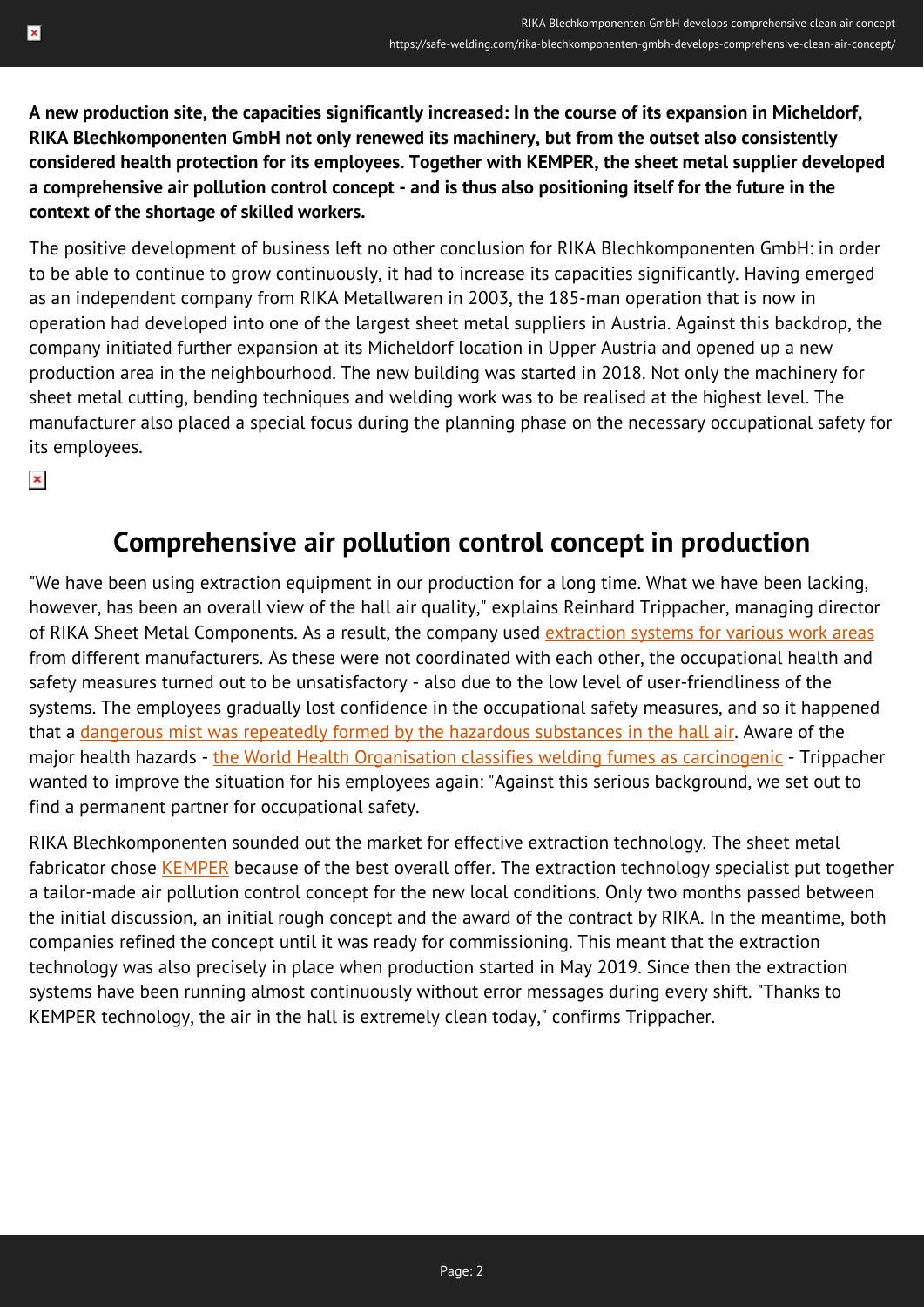# **Central filter system as the heart of the air pollution control concept**

 $\pmb{\times}$ KEMPER adapted the extraction technology to the special health and safety requirements of individual work areas - even with a high degree of automation in the new RIKA production facility. The heart of the clean air concept is a central filter system. All collection elements from the individual work areas converge here centrally via a pipe system. The filter system is capable of separating more than 99.9% of the welding fumes from the contaminated air. In order to save space, it was positioned on a gallery specially set up for this purpose.

To prevent filter fires, KEMPER integrated the SparkTrap spark pre-separator. This keeps impurities out of the separation process. In order to connect the filter system with the collection elements, the company also laid more than 150 metres of piping in the new production hall. KEMPER installed the extraction technology for the detection of hazardous substances at three robot cells, nine manual welding stations plus reserve station, four spot welding systems, one stud welding system, two manual grinding stations and one robot grinding cell. The entire system is capable of extracting hazardous substances, even if most of the work is carried out in parallel.

#### **Point extraction at manual and automated workplaces**

Whether manual or automated: The detection elements are precisely matched to the respective processes. KEMPER installed two [extraction tables](https://safe-welding.com/extraction-table-7-facts-how-fine-dust-is-effectively-extracted-during-cutting/) for the grinding work as well as extraction systems for stud welding machines. In addition, more than ten [extraction arms with integrated extraction bonnets](https://safe-welding.com/welding-fume-extraction-done-right-this-is-how-you-bring-the-extraction-arm-into-position/) at the manual workstations ensure that the welding fumes can be extracted directly at the point of origin and that the hazardous substances do not spread in the hall air in the first place. Due to the special design of the bonnets, they achieve a 40 percent higher collection efficiency compared to conventional solutions, so that less tracking by the welder is required. The extraction arms are particularly easy to handle thanks to 360 degree rotation and smooth running.

Despite the high degree of automation, occupational health and safety at RIKA sheet metal components does not end at the employees' workplaces. In order to prevent surrounding people from being endangered by welding fumes and grinding dust, KEMPER also equipped the robot stations with effective extraction  $\pmb{\times}$ technology.Two extraction bonnets of the appropriate size, adapted to the respective work areas, also ensure that the welding fumes do not spread into the ambient air thanks to the lamellas on the side edges. In the robot grinding cell, too, the extraction takes place directly above the point of origin.

A clear organisational separation of the individual work areas rounds off the comprehensive occupational safety concept. In addition to air pollution control, various separations create a clear structure in the hall. Noise protection systems complete the package of measures. This is because in metalworking, noise also represents a not inconsiderable health hazard. A positive side-effect for the employees is that they are not only protected against noise emissions from other workplaces, but they can also concentrate better on their work and are thus even more productive.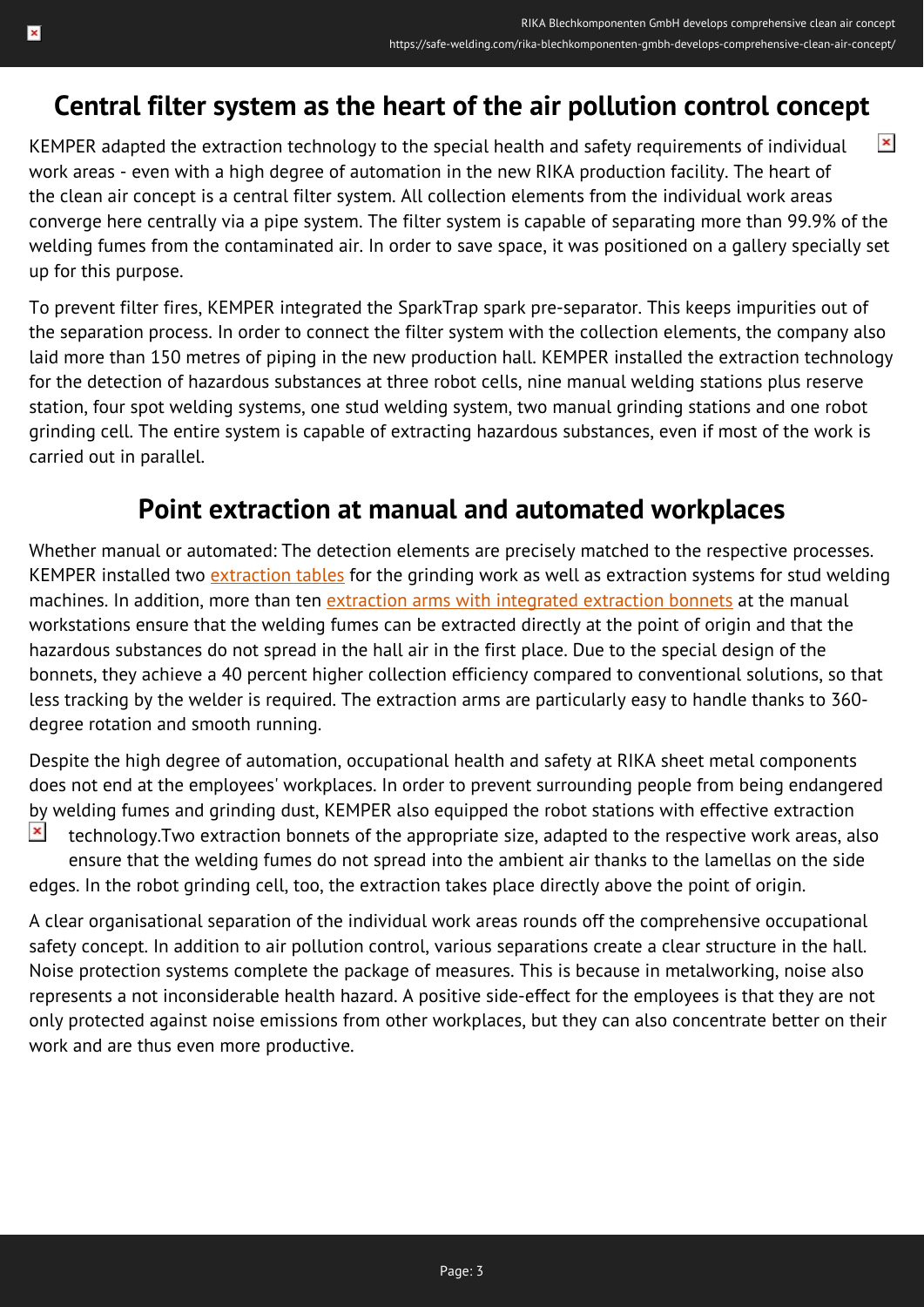### **Positive employer signals in times of shortage of skilled labour**

The fact that the clean air concept not only has a direct positive effect on the health of employees is demonstrated by its further benefits for RIKA Blechkomponenten GmbH. After all, consistently practising occupational health and safety is increasingly becoming a competitive advantage for metalworking companies. Against the background of the shortage of skilled workers in Austria, RIKA Blechkomponenten has already positioned itself for the future. "At RIKA, the future of metalworking is already a reality today," says Michael Schütz, responsible for extraction technology at Arnezeder GmbH, which accompanied the entire project with its partner KEMPER. "The growing demand for effective solutions to air pollution control is a clear indication of its increasing importance in companies." The current driver of this development is not legal regulations for compliance with occupational health and safety, but the lack of skilled workers.